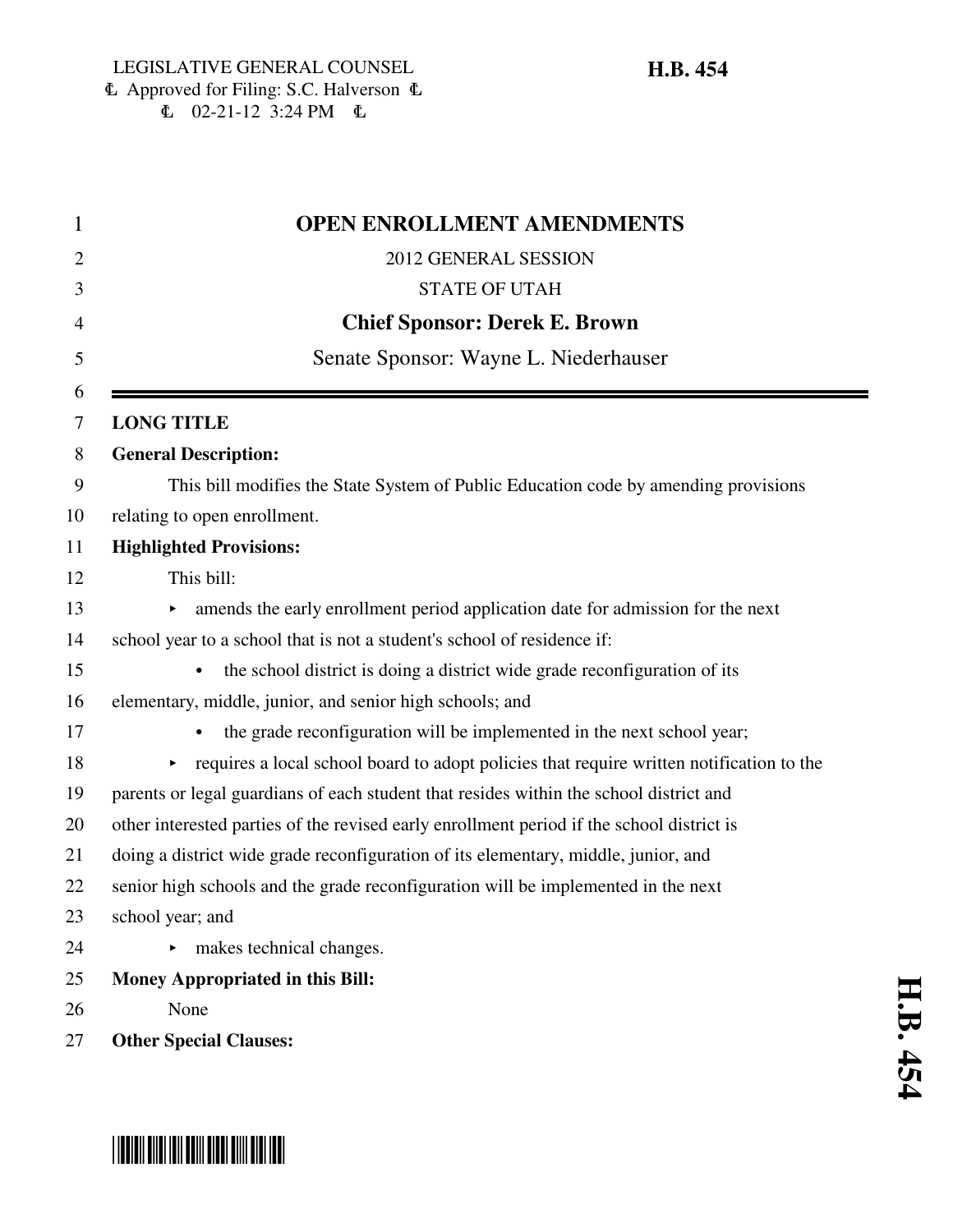| None                                                                                              |
|---------------------------------------------------------------------------------------------------|
| <b>Utah Code Sections Affected:</b>                                                               |
| <b>AMENDS:</b>                                                                                    |
| 53A-2-206.5, as enacted by Laws of Utah 2008, Chapter 346                                         |
| 53A-2-207, as last amended by Laws of Utah 2009, Chapter 161                                      |
| Be it enacted by the Legislature of the state of Utah:                                            |
| Section 1. Section 53A-2-206.5 is amended to read:                                                |
| 53A-2-206.5. Definitions.                                                                         |
| As used in Sections 53A-2-207 through 53A-2-213:                                                  |
| (1) "Early enrollment" means:                                                                     |
| (a) except as provided in Subsection $(1)(b)$ , application prior to the third Friday in          |
| February for admission for the next school year to a school that is not a student's school of     |
| residence[:]; and                                                                                 |
| (b) application prior to November 1 for admission for the next school year to a school            |
| that is not a student's school of residence if:                                                   |
| (i) the school district is doing a district wide grade reconfiguration of its elementary,         |
| middle, junior, and senior high schools; and                                                      |
| (ii) the grade reconfiguration described in Subsection $(1)(b)$ will be implemented in the        |
| next school year.                                                                                 |
| (2) (a) "Early enrollment school capacity" or "maximum capacity" means the total                  |
| number of students who could be served in a school building if each of the building's             |
| instructional stations were to have the enrollment specified in Subsection (2)(b).                |
| (b) (i) Except as provided in Subsection $(2)(b)(ii)$ :                                           |
| (A) for an elementary school, an instructional station shall have an enrollment at least          |
| equal to the school district's average class size for the corresponding grade; and                |
| (B) for a middle, junior, or senior high school, an instructional station shall have an           |
| enrollment at least equal to the district's average class size for similar classes.               |
| (ii) (A) A local school board shall determine the instructional station capacity for              |
| laboratories, physical education facilities, shops, study halls, self-contained special education |
| classrooms, facilities jointly financed by the school district and another community agency for   |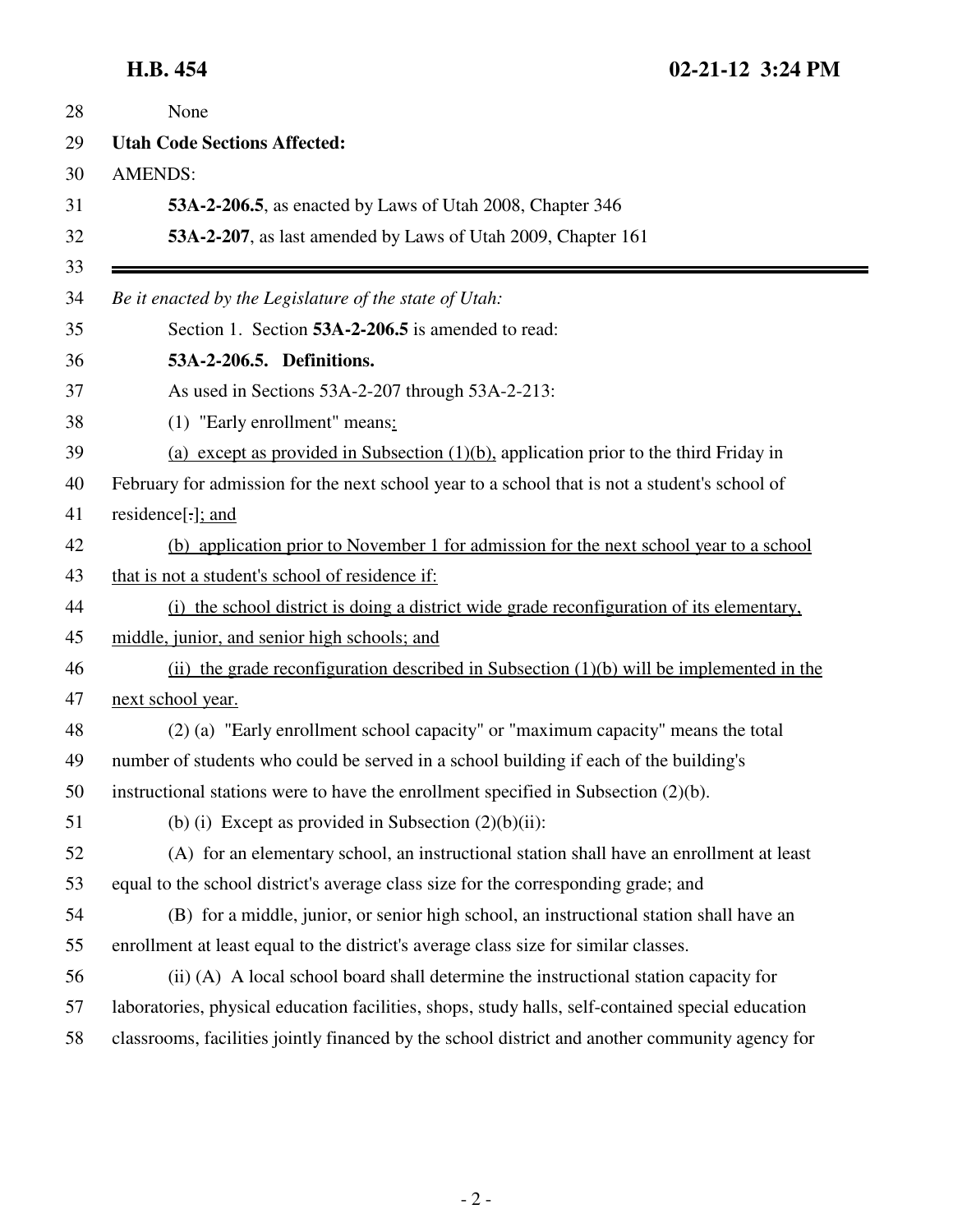### **02-21-12 3:24 PM H.B. 454**

59 joint use, and similar rooms. 60 (B) Capacity for self-contained special education classrooms shall be based upon 61 students per class as defined by State Board of Education and federal special education 62 standards. 63 (3) (a) "Instructional station" means a classroom, laboratory, shop, study hall, or 64 physical education facility to which a local board of education could reasonably assign a class, 65 teacher, or program during a given class period. 66 (b) More than one instructional station may be assigned to a classroom, laboratory, 67 shop, study hall, or physical education facility during a class period. 68 (4) "Late enrollment" means application: 69 (a) after the third Friday in February for admission for the next school year to a school 70 that is not the student's school of residence; or 71 (b) for admission for the current year to a school that is not the student's school of 72 residence. 73 (5) (a) "Late enrollment school capacity" or "adjusted capacity" means the total number 74 of students who could be served in a school if each teacher were to have the class size specified 75 in Subsection (5)(b). 76 (b) (i) An elementary school teacher shall have a class size at least equal to the district's 77 average class size for the corresponding grade. 78 (ii) A middle, junior, or senior high school teacher shall have a class size at least equal 79 to the district's average class size for similar classes. 80 (6) "Nonresident student" means a student who lives outside the boundaries of the 81 school attendance area. 82 (7) "Open enrollment threshold" means: 83 (a) for early enrollment, a projected school enrollment level that is the greater of: 84 (i) 90% of the maximum capacity; or 85 (ii) maximum capacity minus 40 students; and 86 (b) for late enrollment, actual school enrollment that is the greater of: 87 (i) 90% of adjusted capacity; or 88 (ii) adjusted capacity minus 40 students. 89 (8) "Projected school enrollment" means the current year enrollment of a school as of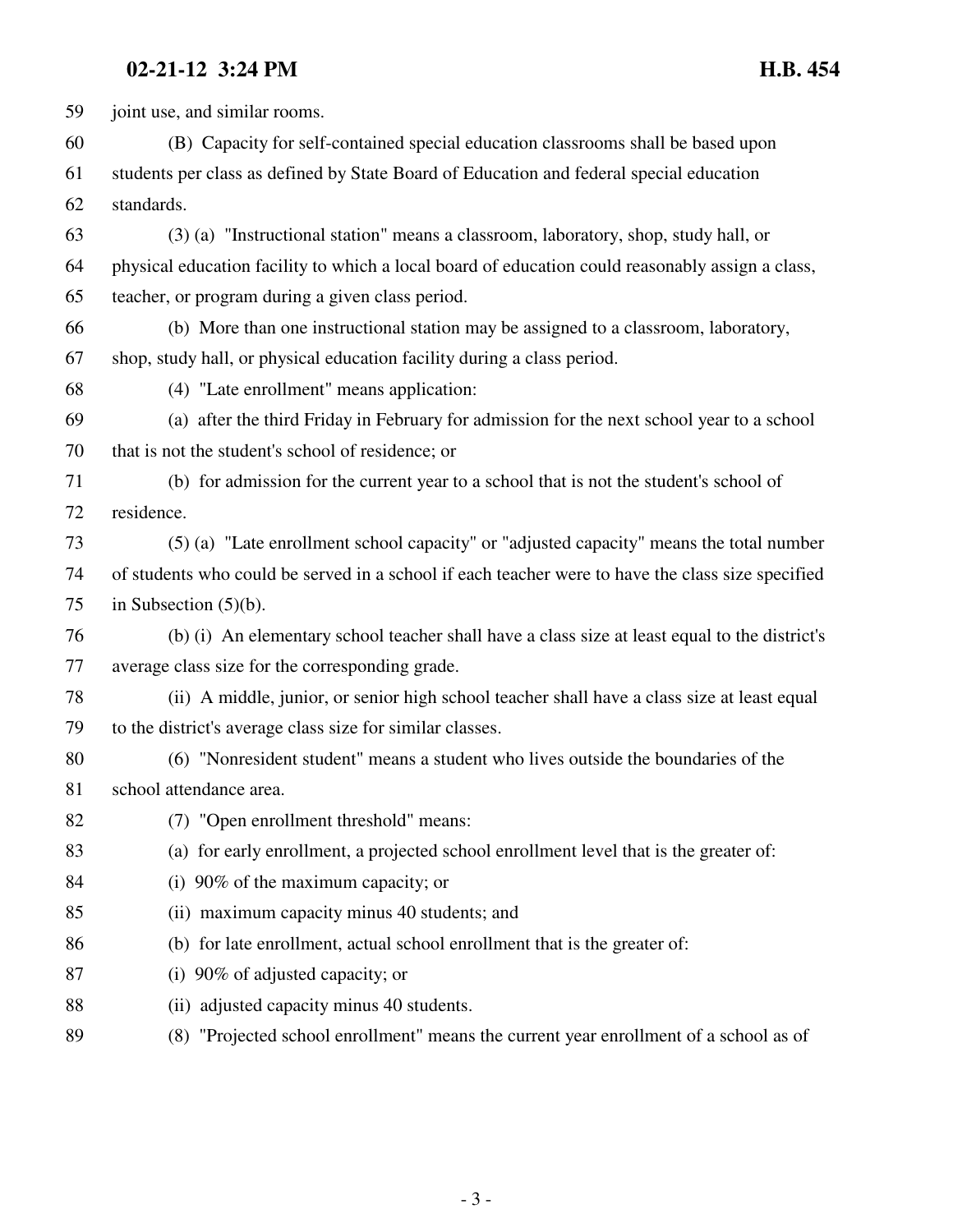| 90  | October 1, adjusted for projected growth for the next school year.                               |
|-----|--------------------------------------------------------------------------------------------------|
| 91  | (9) "School attendance area" means an area established by a local school board from              |
| 92  | which students are assigned to attend a certain school.                                          |
| 93  | (10) "School of residence" means the school to which a student is assigned to attend             |
| 94  | based on the student's place of residence.                                                       |
| 95  | Section 2. Section 53A-2-207 is amended to read:                                                 |
| 96  | 53A-2-207. Open enrollment options -- Procedures -- Processing fee -- Continuing                 |
| 97  | enrollment.                                                                                      |
| 98  | (1) Each local school board is responsible for providing educational services consistent         |
| 99  | with Utah state law and rules of the State Board of Education for each student who resides in    |
| 100 | the district and, as provided in this section through Section 53A-2-213 and to the extent        |
| 101 | reasonably feasible, for any student who resides in another district in the state and desires to |
| 102 | attend a school in the district.                                                                 |
| 103 | (2) (a) A school is open for enrollment of nonresident students if the enrollment level          |
| 104 | is at or below the open enrollment threshold.                                                    |
| 105 | (b) If a school's enrollment falls below the open enrollment threshold, the local school         |
| 106 | board shall allow a nonresident student to enroll in the school.                                 |
| 107 | (3) A local school board may allow enrollment of nonresident students in a school that           |
| 108 | is operating above the open enrollment threshold.                                                |
| 109 | (4) (a) A local school board shall adopt policies describing procedures for nonresident          |
| 110 | students to follow in applying for entry into the district's schools.                            |
| 111 | (b) Those procedures shall provide, as a minimum, for:                                           |
| 112 | (i) distribution to interested parties of information about the school or school district        |
| 113 | and how to apply for admission;                                                                  |
| 114 | (ii) use of standard application forms prescribed by the State Board of Education;               |
| 115 | (iii) $(A)$ submission of applications from December 1 through the third Friday in               |
| 116 | February by those seeking admission during the early enrollment period for the following year;   |
| 117 | $or$                                                                                             |
| 118 | (B) submission of applications from August 1 through November 1 by those seeking                 |
| 119 | admission during the early enrollment period for the following year in a school district         |
| 120 | described in Subsection $53A-2-206.5(1)(b)$ ;                                                    |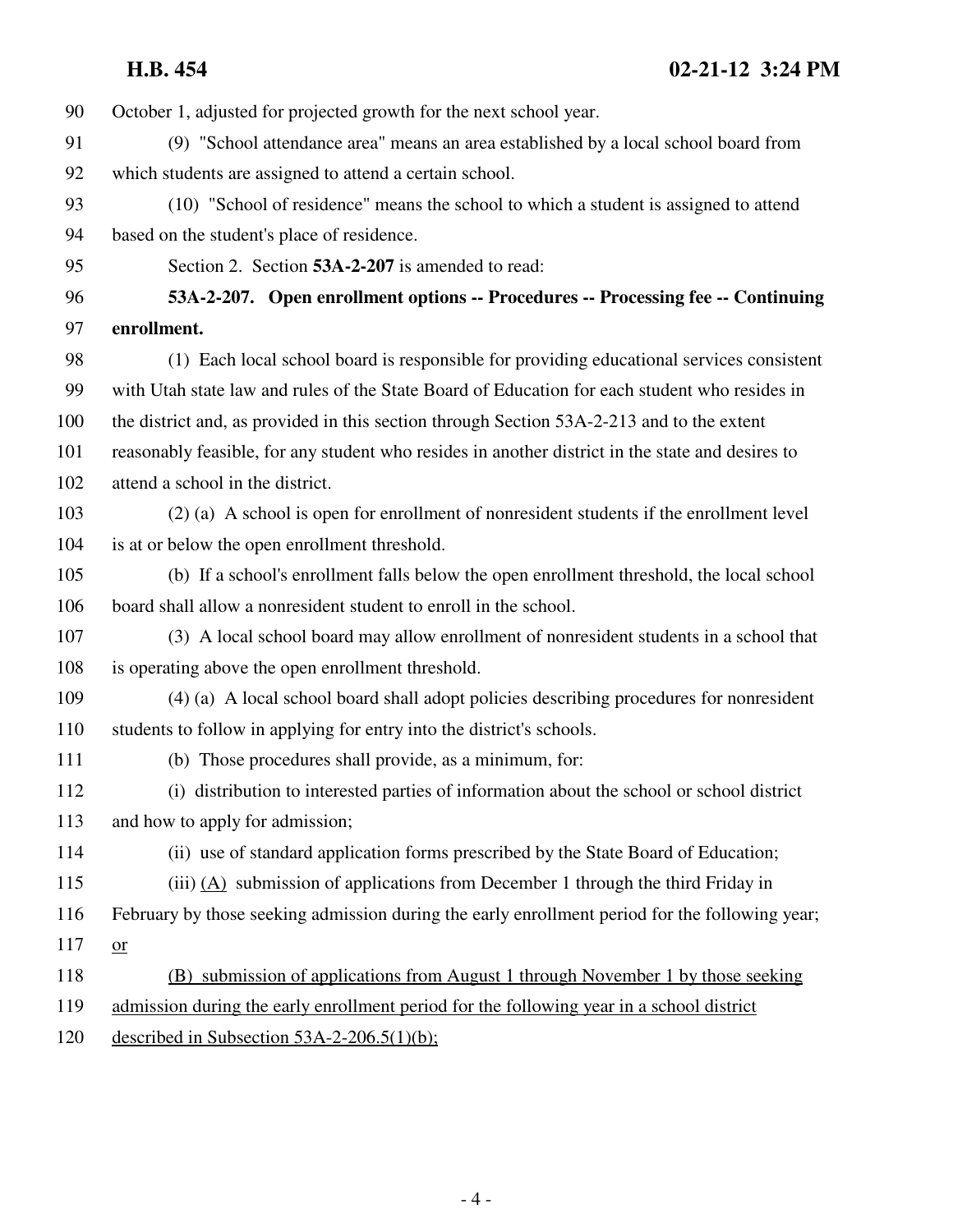## **02-21-12 3:24 PM H.B. 454**

| 121 | (iv) submission of applications by those seeking admission during the late enrollment             |
|-----|---------------------------------------------------------------------------------------------------|
| 122 | period;                                                                                           |
| 123 | (v) written notification to the student's parent or legal guardian of acceptance or               |
| 124 | rejection of an application:                                                                      |
| 125 | (A) within six weeks after receipt of the application by the district or by March 31,             |
| 126 | whichever is later, for applications submitted during the early enrollment period;                |
| 127 | (B) within two weeks after receipt of the application by the district or by the Friday            |
| 128 | before the new school year begins, whichever is later, for applications submitted during the late |
| 129 | enrollment period for admission in the next school year; and                                      |
| 130 | (C) within two weeks after receipt of the application by the district, for applications           |
| 131 | submitted during the late enrollment period for admission in the current year; [and]              |
| 132 | (vi) written notification to the resident school for intradistrict transfers or the resident      |
| 133 | district for interdistrict transfers upon acceptance of a nonresident student for enrollment[:];  |
| 134 | and                                                                                               |
| 135 | (vii) written notification to the parents or legal guardians of each student that resides         |
| 136 | within the school district and other interested parties of the revised early enrollment period    |
| 137 | described in Subsection $53A-2-206.5(1)(b)$ if:                                                   |
| 138 | (A) the school district is doing a district wide grade reconfiguration of its elementary,         |
| 139 | middle, junior, and senior high schools; and                                                      |
| 140 | (B) the grade reconfiguration described in Subsection $(4)(b)(vii)(A)$ will be                    |
| 141 | implemented in the next school year.                                                              |
| 142 | (c) (i) Notwithstanding the dates established in Subsection $(4)(b)$ for submitting               |
| 143 | applications and notifying parents of acceptance or rejection of an application, a local school   |
| 144 | board may delay the dates if a local school board is not able to make a reasonably accurate       |
| 145 | projection of the early enrollment school capacity or late enrollment school capacity of a school |
| 146 | due to:                                                                                           |
| 147 | (A) school construction or remodeling;                                                            |
| 148 | (B) drawing or revision of school boundaries; or                                                  |
| 149 | (C) other circumstances beyond the control of the local school board.                             |
| 150 | (ii) The delay may extend no later than four weeks beyond the date the local school               |
| 151 | board is able to make a reasonably accurate projection of the early enrollment school capacity    |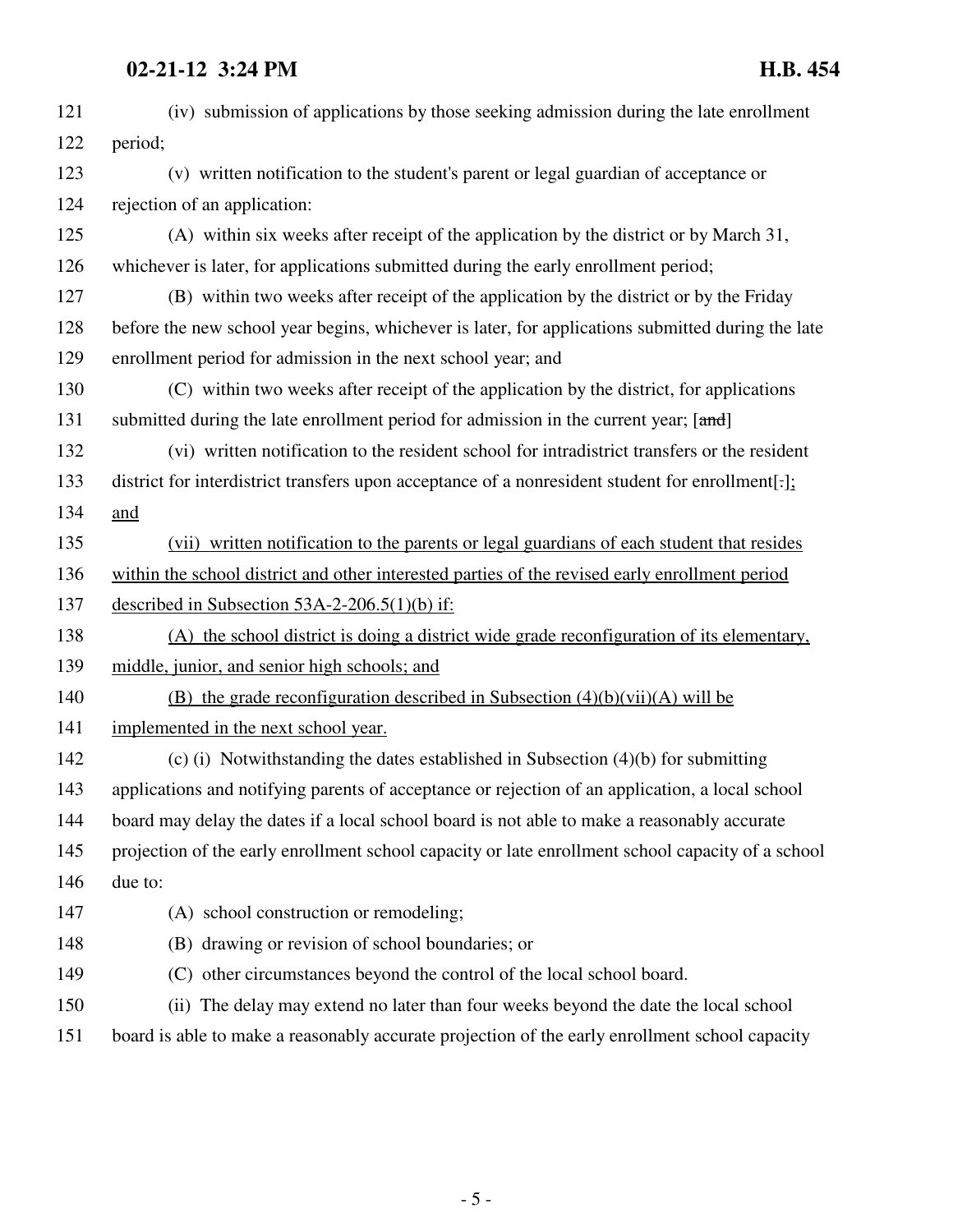### **H.B. 454 02-21-12 3:24 PM**

152 or late enrollment school capacity of a school. 153 (5) A school district may charge a one-time \$5 processing fee, to be paid at the time of 154 application. 155 (6) An enrolled nonresident student shall be permitted to remain enrolled in a school, 156 subject to the same rules and standards as resident students, without renewed applications in 157 subsequent years unless one of the following occurs: 158 (a) the student graduates; 159 (b) the student is no longer a Utah resident; 160 (c) the student is suspended or expelled from school; or 161 (d) the district determines that enrollment within the school will exceed the school's 162 open enrollment threshold. 163 (7) (a) Determination of which nonresident students will be excluded from continued 164 enrollment in a school during a subsequent year under Subsection (6)(d) is based upon time in 165 the school, with those most recently enrolled being excluded first and the use of a lottery 166 system when multiple nonresident students have the same number of school days in the school. 167 (b) Nonresident students who will not be permitted to continue their enrollment shall 168 be notified no later than March 15 of the current school year. 169 (8) The parent or guardian of a student enrolled in a school that is not the student's 170 school of residence may withdraw the student from that school for enrollment in another public 171 school by submitting notice of intent to enroll the student in: 172 (a) the district of residence; or 173 (b) another nonresident district. 174 (9) Unless provisions have previously been made for enrollment in another school, a 175 nonresident district releasing a student from enrollment shall immediately notify the district of 176 residence, which shall enroll the student in the resident district and take such additional steps 177 as may be necessary to ensure compliance with laws governing school attendance. 178 (10) (a) Except as provided in Subsection (10)(c), a student who transfers between 179 schools, whether effective on the first day of the school year or after the school year has begun, 180 by exercising an open enrollment option under this section may not transfer to a different 181 school during the same school year by exercising an open enrollment option under this section. 182 (b) The restriction on transfers specified in Subsection (10)(a) does not apply to a